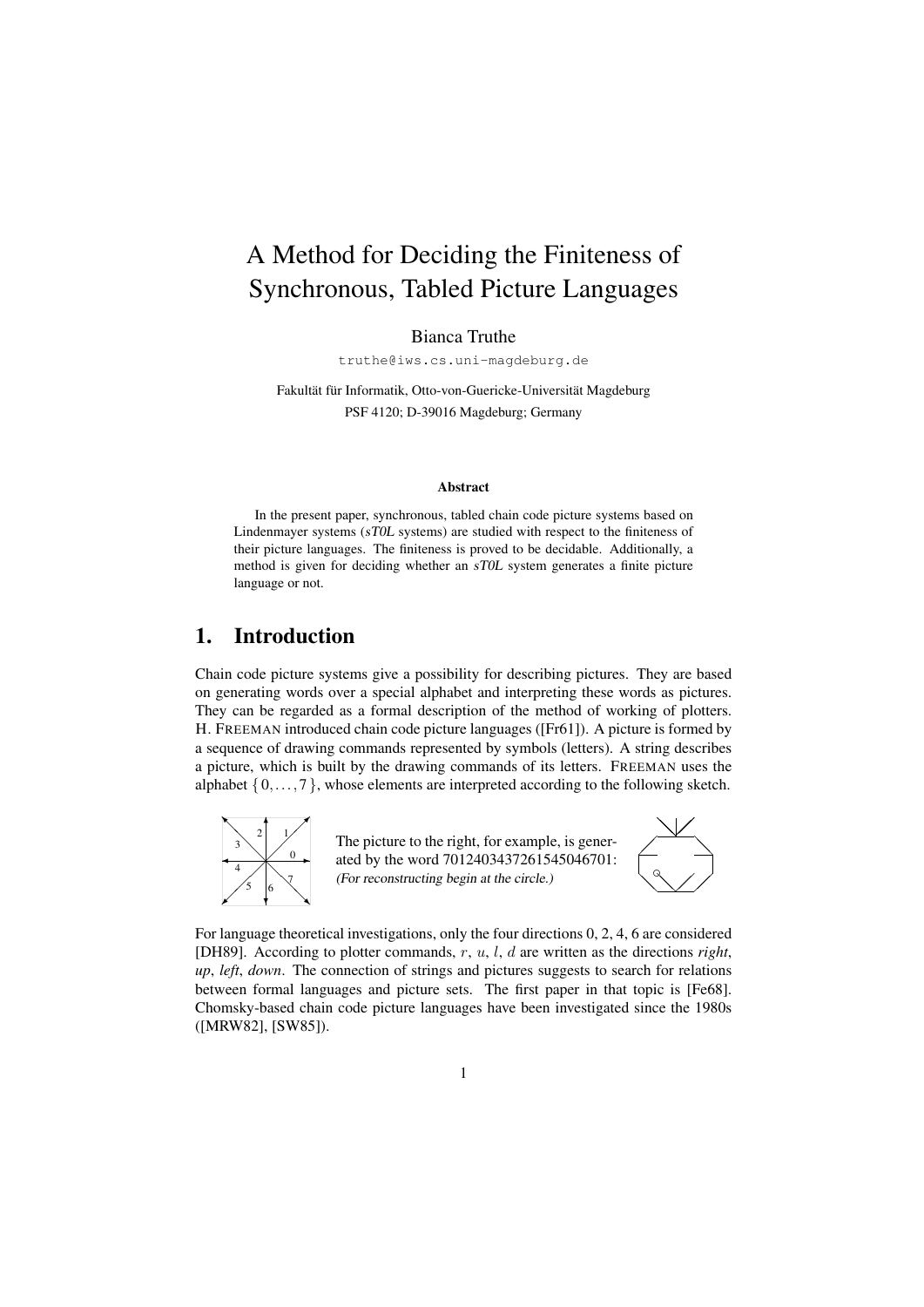Lindenmayer systems are biologically motivated. However, hardly any theoretical investigations on Lindenmayer-based chain code picture languages have been carried out so far [DHr92].

Context-free Lindenmayer systems are divided up in D0L systems (deterministic rewriting of letters), 0L systems (rewriting non-deterministically), DT0L systems (selecting a replacement table non-deterministically, rewriting deterministically), and T0L systems (selecting a replacement table non-deterministically, rewriting nondeterministically), [RS80].

In [DHr92], synchronous chain code picture systems based on Lindenmayer systems are introduced (sD0L, s0L, sDT0L, sT0L). In [T02], a hierarchy of abstractions is developed such that the interpretation of a word as a picture passes through a multilevel process. On the basis of that hierarchy, the finiteness of sD0L systems, s0L systems and sDT0L systems is shown to be decidable ([T02], [T03] and [T04] resp.).

In the present paper, the decidability of the finiteness of sT0L systems is investigated and proved.

## 2. Fundamentals

The finiteness investigations on picture languages of sT0L systems in this paper are based on the hierarchy of abstractions developed in [T02]. In this section, the fundamental notations are gathered.

## 2.1. Structures over an Alphabet

Let  $\mathcal{A} = \{r, l, u, d\}$  be an alphabet and  $(\mathcal{A}^*, \cdot)$  be the free structure over  $\mathcal{A}$  with the operation of concatenation. The elements of  $A^*$  are words;  $\lambda$  is the empty word. Let  $A^+$ be the set of all words of  $A^*$  except  $\lambda$  and  $\mathbb A$  be the set of all finite, non-empty subsets of  $A^*$ . The concatenation of two word sets  $U, V \in A$  produces the set of all words uv with  $u \in U$  and  $v \in V$ . The set A with the operations  $\cup$  (union) and  $\cdot$  (concatenation) forms a semiring  $(A, \cup, \cdot)$  because  $(A, \cup)$  and  $(A, \cdot)$  are semigroups and the distributive laws are valid.

All words w of the length  $|w| = n$  form the set  $\mathcal{A}^n$ . A word  $w \in \mathcal{A}^n$  is composed of letters  $w_1, \ldots, w_n$  unless stated otherwise:  $w = w_1 \cdots w_n$ . In this context,  $\overrightarrow{w_i}$  is the word  $\overrightarrow{w_i} = w_1 \cdots w_i$  ( $0 \le i \le n$ ,  $\overrightarrow{w_0} = \lambda$ ). The number  $|w|_x$  is the number of occurrences of the letter x in the word w. The set of all letters occurring in w is shortly written as  $[w]$ :

 $[w] = \{ x \mid |w|_x \ge 1 \}.$ 

The elements of  $\mathcal{A}^*$  can be interpreted as mappings on  $\mathbb{Z}^2$ . The empty word corresponds to the identity mapping. The atomic mappings r, l, u, d assign, to a point  $q \in \mathbb{Z}^2$ , its neighbours:

 $r(\mathfrak{q}) = \mathfrak{q} + (1,0), \hspace{1cm} l(\mathfrak{q}) = \mathfrak{q} - (1,0),$  $u(\mathfrak{q}) = \mathfrak{q} + (0,1), \qquad d(\mathfrak{q}) = \mathfrak{q} - (0,1).$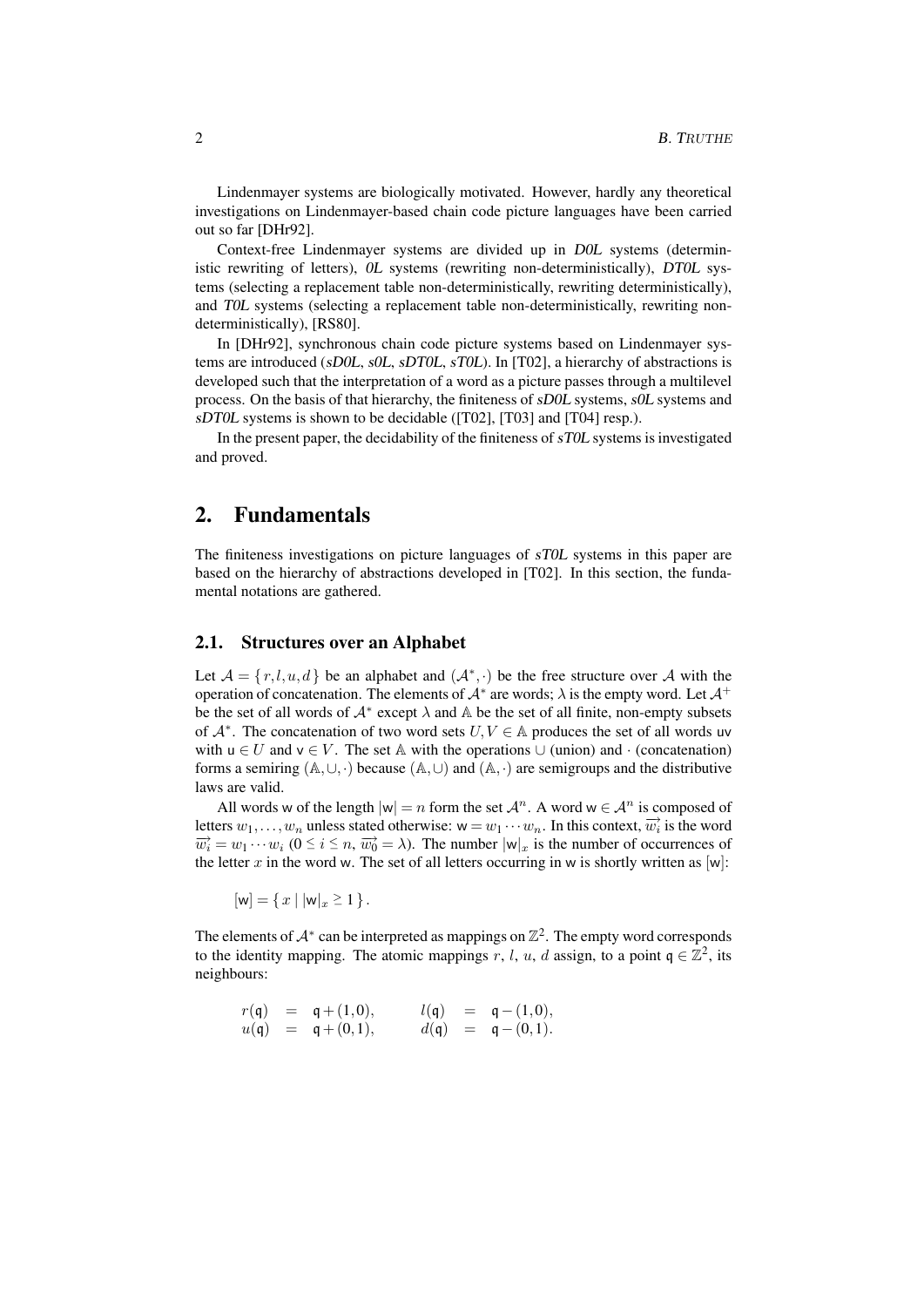The function names r, l, u, d are taken from the directions *right*, *left*, *up*, *down*. A compound word vw  $\in \mathcal{A}^*$  stands for the concatenated mapping v  $\circ$  w:

$$
v \circ w : \mathbb{Z}^2 \to \mathbb{Z}^2 \quad \text{with } q \mapsto w(v(q)).
$$

The zero point of  $\mathbb{Z}^2$  is denoted by  $\mathfrak{o} = (0,0)$ . The translations  $x(\mathfrak{q}) - \mathfrak{q}$   $(x \in \mathcal{A})$ of any point  $q \in \mathbb{Z}^2$  to its neighbours  $x(q)$  are denoted by  $v_x \in \mathbb{Z}^2$ . Consequently,  $\mathfrak{v}_r = (1,0), \mathfrak{v}_l = -(1,0), \mathfrak{v}_u = (0,1), \mathfrak{v}_d = -(0,1).$ 

The interpretation of words as mappings on  $\mathbb{Z}^2$  is a homomorphism from the free structure  $(A, \cdot)$  into the free structure  $(A, \circ)$ . The operator  $\circ$  does not need to be written if the context shows which operation is meant.

The mappings  $r$  and  $l$  as well as  $u$  and  $d$  are inverse to each other. The mappings  $ru$ and ur as well as *ld* and *dl* assign, to a point q, its diagonal neighbours:

$$
ru(\mathfrak{q}) = ur(\mathfrak{q}) = \mathfrak{q} + (1,1), \quad ld(\mathfrak{q}) = dl(\mathfrak{q}) = \mathfrak{q} - (1,1).
$$

The mapping which leads, together with a mapping  $x$ , to a diagonal neighbour is denoted by  $x^{\perp}$ . The inverse mappings of two mappings  $x$  and  $x^{\perp}$  are denoted by  $\bar{x}$  and  $\bar{x}^{\perp}$ respectively. The table to the right shows the corresponding mappings.

| $\boldsymbol{x}$          | $\bar{x}$                 | $\boldsymbol{x}$          | $\bar{x}$        |
|---------------------------|---------------------------|---------------------------|------------------|
|                           |                           | $\boldsymbol{\mathit{u}}$ | d                |
|                           |                           | d                         | $\boldsymbol{u}$ |
| $\boldsymbol{\mathit{u}}$ | d                         |                           |                  |
| d                         | $\boldsymbol{\mathit{u}}$ |                           |                  |

## 2.2. Graphical Embedding

A lattice graph is a graph with the following properties: the vertex set is a subset of  $\mathbb{Z}^2$ , and each edge is incident to two neighbours q and  $x(q)$  with  $q \in \mathbb{Z}^2$  and  $x \in \{r, l, u, d\}$ . The 'position' of the vertices is essential: in general, renaming of vertices does not lead to an isomorphic lattice graph. Properties like directed, undirected, simple remain unchanged.

In [T02], we define functions that assign to each word  $w \in A^n$ 

- the vertex set  $\odot^{\mathfrak{a}}(\mathsf{w}) = {\overline{w_i}(\mathfrak{a}) \mid i = 0, \dots n}$ ,
- the directed lattice graph (possibly with multiple edges),
- the simple, directed lattice graph  $s^{\mathfrak{a}}(w)$  of  $g^{\mathfrak{a}}(w)$  (without multiple edges),
- the edge set  $\int_{0}^{\alpha} w = \{ (\overrightarrow{w_{i-1}}(\mathfrak{a}), w_i) \mid i = 1, \ldots, n \}$  of  $s^{\mathfrak{a}}(w)$ , where an edge is described by a pair of a start point and a direction rather than a pair of start and end points,
- the picture (the shadow of  $s^{\mathfrak{a}}(w)$ )

$$
p^{\mathfrak{a}}(\mathsf{w})=(\odot^{\mathfrak{a}}(\mathsf{w}), \{\,(\overrightarrow{w_{i-1}}(\mathfrak{a}),\overrightarrow{w_{i}}(\mathfrak{a})),(\overrightarrow{w_{i}}(\mathfrak{a}),\overrightarrow{w_{i-1}}(\mathfrak{a}))\mid i=1,\ldots,n\,\})
$$

• and the picture area

$$
\Box^{\mathfrak{a}}(\mathsf{w}) = \left\{ (x, y) \middle| \frac{\underline{x}^{\mathfrak{a}}(\mathsf{w}) \leq x \leq \overline{x}^{\mathfrak{a}}(\mathsf{w}) \text{ and } \underline{y}^{\mathfrak{a}}(\mathsf{w}) \leq y \leq \overline{y}^{\mathfrak{a}}(\mathsf{w}) \right\},
$$

 $\underline{x}^{\mathfrak{a}}(w)$ ,  $\underline{v}^{\mathfrak{a}}(w)$ , and  $\overline{y}^{\mathfrak{a}}(w)$  being the 'border coordinates' of the vertex set.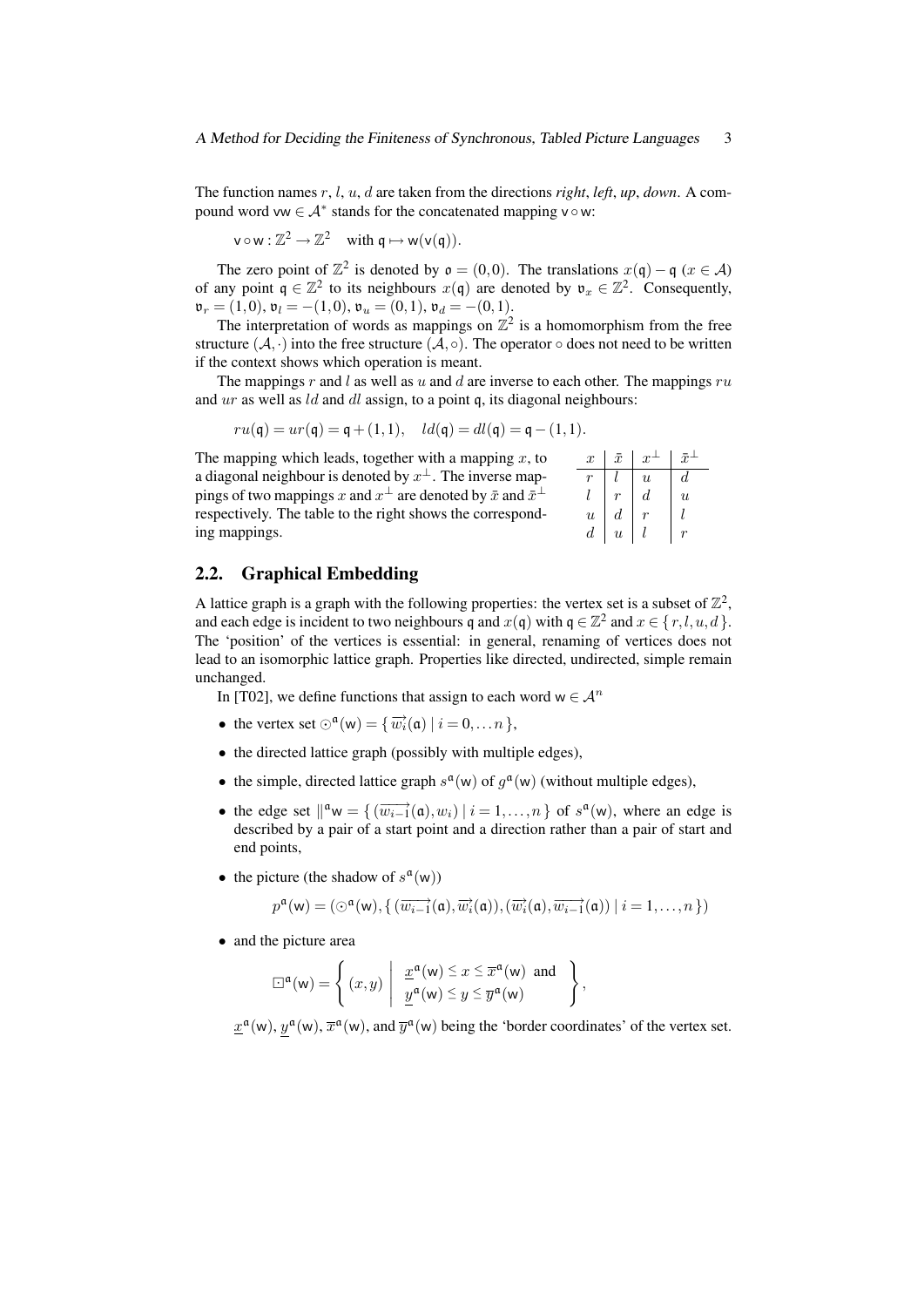The upper index will be omitted if the mappings relate to the zero point ( $\mathfrak{a} = \mathfrak{o}$ ).

The picture areas are rectangle sets. A rectangle set  $\mathfrak P$  is determined by two points, the 'lower left corner'  $(x,y)$  and the 'upper right corner'  $(\overline{x},\overline{y})$  or the 'upper left corner'  $(x,\overline{y})$  and the 'lower right corner'  $(\overline{x},y)$ . The notation for a rectangle set is  $[(x,y),(\overline{x},\overline{y})]$ . The following descriptions are equivalent:

$$
[(\underline{x},y),(\overline{x},\overline{y})], [(\overline{x},\overline{y}),(\underline{x},y)], [(\underline{x},\overline{y}),(\overline{x},y)], [(\overline{x},y),(\underline{x},\overline{y})].
$$

Scaling a picture area  $\mathfrak{P} = [\mathfrak{p}, \mathfrak{q}]$  by a factor s produces the picture area  $s\mathfrak{P} = [s\mathfrak{p}, s\mathfrak{q}]$ .

The union of two picture areas is not a rectangle set in general. An extended union of two picture areas shall be the picture area of the union:  $\mathfrak{P}_X \mathfrak{P}_Y = \mathfrak{P}_{X \cup Y}$ .

The sets  $A^*$  of words,  $\{g^{\mathfrak{a}}(w)\}\)$  of directed lattice graphs,  $\{s^{\mathfrak{a}}(w)\}\)$  of simple, directed lattice graphs, and  $\{p^{\mathfrak{a}}(w)\}\$  of pictures  $(w \in A^*, \mathfrak{a} \in \mathbb{Z}^2)$  form different levels of a hierarchy of abstractions. On the lowest level, words of a language are considered. Interpreting those words as directed lattice graphs leads to the next level. One gets to the third level by reducing multiple edges to one. The highest level is reached by omitting the directions of edges.

## 2.3. Special Endomorphisms

Let  $\kappa, \mu$  be two natural numbers,  $\kappa, \mu \in \mathbb{N}_0$ . An endomorphism h on the semiring  $(A, \cup, \cdot)$  is called a  $(\kappa, \mu)$ -endomorphism if, for all  $x \in A$ , the following conditions (called synchronization conditions) are satisfied: If  $x' \in h({x})$ , then

- 1.  $x'(\mathfrak{o}) = \kappa \mathfrak{v}_x$  and
- 2.  $\Box(x') \subseteq \kappa[\mathfrak{o},\mathfrak{v}_x] \cup \mu[\mathfrak{v}_{x\perp},\mathfrak{v}_{\bar{x}\perp}].$

Applying h to a set of words W is called deriving; the set  $h(W)$  is obtained in one derivation step. The *n*-ary composition of a  $(\kappa, \mu)$ -endomorphism h is shortly written as  $h^n$ . Every element of  $h^n({w})$ ,  $w \in A^*$ , is called an *n*-th derivative of w.

The following example illustrates the synchronization conditions.

**2.1. Example:** Let h be an endomorphism on  $(A, \cup, \cdot)$  with

 $h({r}) = {rdruurdr, rurrddlurr}$  and  $h({x}) = {xxxx}$  for  $x \neq r$ .

The first synchronization condition is satisfied for  $\kappa = 4$ :

$$
(rdruurdr)(\mathfrak{o}) = \mathfrak{v}_r + \mathfrak{v}_d + \mathfrak{v}_r + \mathfrak{v}_u + \mathfrak{v}_u + \mathfrak{v}_r + \mathfrak{v}_d + \mathfrak{v}_r = 4\mathfrak{v}_r,
$$
  
\n
$$
(rurrddlurr)(\mathfrak{o}) = \mathfrak{v}_r + \mathfrak{v}_u + \mathfrak{v}_r + \mathfrak{v}_r + \mathfrak{v}_d + \mathfrak{v}_d + \mathfrak{v}_l + \mathfrak{v}_u + \mathfrak{v}_r + \mathfrak{v}_r = 4\mathfrak{v}_r,
$$
  
\n
$$
(xxxx)(\mathfrak{o}) = 4\mathfrak{v}_x.
$$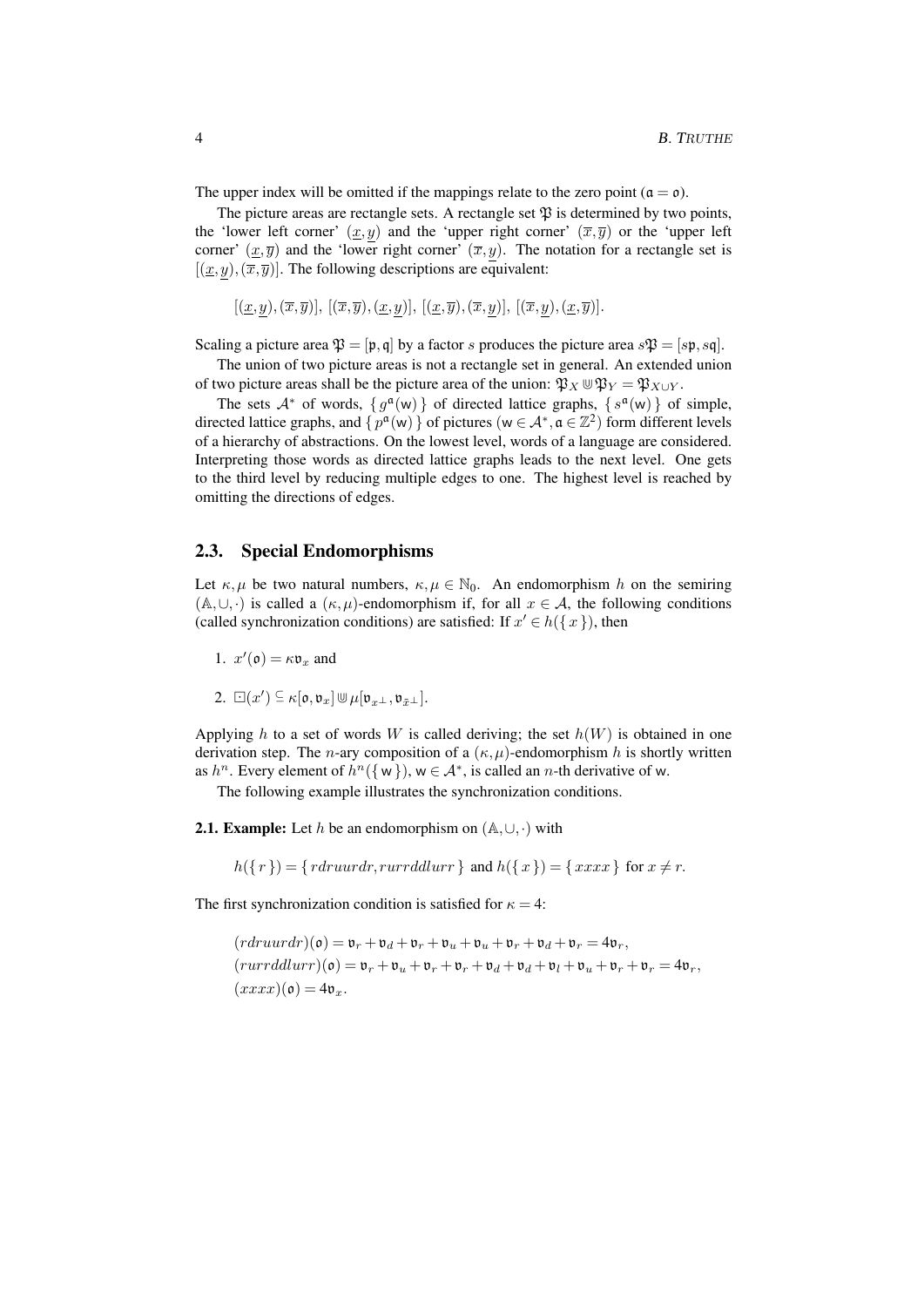

The simple, directed lattice graphs and their picture areas are shown below.

All points of a derivative  $x' \in h({x})$  lie in the picture area  $4[\mathfrak{o}, \mathfrak{v}_x] \cup [\mathfrak{v}_{x\perp}, \mathfrak{v}_{\bar{x}\perp}]$ . Hence, the endomorphism  $h$  is a  $(4,1)$ -endomorphism.

The first synchronization condition is about the position of the endpoints of the pictures belonging to the first derivatives of the alphabet; the second condition forces every picture of a derivative of  $x \in A$  to lie in a certain rectangle.

Let h be a  $(\kappa, \mu)$ -endomorphism, w be a word of  $\mathcal{A}^n$  and  $W \in \mathbb{A}$  a finite word set. Then one has

$$
h({w}) = h({w_1 \cdots w_n}) = h({w_1} \cdots {w_n}) = h({w_1}) \cdots h({w_n}),
$$
  

$$
h(W) = \bigcup_{w \in W} h({w}).
$$

The cardinality of a set M is denoted by  $|M|$ ; consequently,  $|h({w})|$  ist the number of the first derivatives of w.

Let  $\mu_0 \in \mathbb{N}_0$  be a natural number. For any natural number  $\mu \ge \mu_0$ , the picture area  $\mu_0[\mathfrak{v}_{x\perp},\mathfrak{v}_{\bar{x}\perp}]$  is a subset of  $\mu[\mathfrak{v}_{x\perp},\mathfrak{v}_{\bar{x}\perp}]$ .

## **2.2. Proposition:** *Each*  $(\kappa, \mu)$ -endomorphism is also a  $(\kappa, \mu + 1)$ -endomorphism.

The parameter  $\kappa$  is a factor of the length changing in one derivation step; in the case of  $\kappa = 0$ , the endomorphism is called length contracting, in the case of  $\kappa = 1$ , length constant and in the case  $\kappa > 1$ , length expanding. The parameter  $\mu$  is an upper bound of the width changing in one derivation step.

If all atomic values of a  $(\kappa, \mu)$ -endomorphism h have only one element, then each word has exactly one derivative; the set signs are omitted in that case:  $h(w) = w'$ .

## 2.4. Chain Code Picture Systems

In this section, synchronous, tabled, context-free chain code picture systems based on Lindenmayer systems (sT0L systems) are defined and set in connection with simple non-deterministic systems (s0L systems).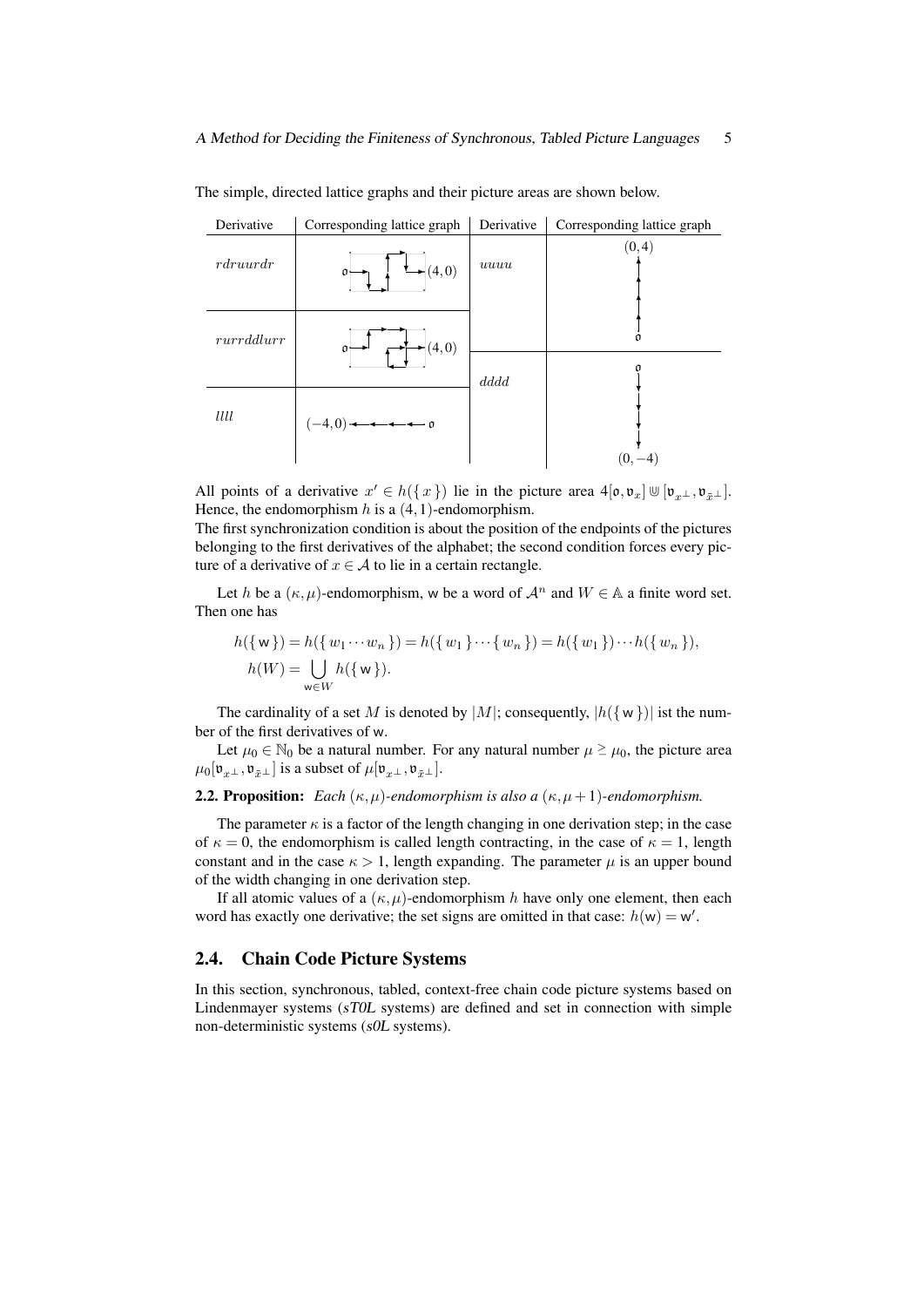#### 2.4.1. sT0L Systems

An sT0L system is a triple  $G = (\mathcal{A}, h, \omega)$  with the alphabet  $\mathcal{A} = \{r, l, u, d\}$ , a finite, non-empty set  $h = \{h_1, \ldots, h_m\}$  of  $(\kappa_i, \mu_i)$ -endomorphisms  $h_i$ , and a non-empty word  $\omega$  over A (called the axiom).

The set of all *n*-ary compositions of elements of h is denoted by  $h^n$ 

$$
h^{n} = \{ h_{i_1} \circ \cdots \circ h_{i_n} \mid i_j \in \{1, ..., m\}; j = 1, ..., n \};
$$

applying all those compositions to a set of words  $W$  yields the set

$$
h^{n}(W) = \left\{ h^{(n)}(\mathbf{w}) \mid h^{(n)} \in h^{n}, \mathbf{w} \in W \right\}.
$$

Composing all elements of  $h^n$  with an  $(\kappa, \mu)$ -endomorphism g yields

$$
h^n \circ g = \left\{ h^{(n)} \circ g \mid h^{(n)} \in h^n \right\},\
$$

similiary, the composition of two sets  $h^k$  and  $h^n$  is

$$
h^{k} \circ h^{n} = \left\{ h^{(k)} \circ h^{(n)} \mid h^{(k)} \in h^{k}, h^{(n)} \in h^{n} \right\} = h^{k+n}.
$$

The picture language  $P_G$  generated by an sTOL system G is defined to be the set of all pictures of derivatives of the axiom  $\omega$ :

$$
P_G = \{ p(\mathsf{w}) \mid \mathsf{w} \in h^n(\{\omega\}), n \in \mathbb{N}_0 \}.
$$

An sTOL system is called length expanding if at least one  $(\kappa_i, \mu_i)$ -endomorphism  $h_i \in h$  has this property. An sTOL system is called length contracting if all endomorphisms of  $h$  are length contracting. In the other cases, at least one endomorphism of  $h$  is length constant while the others are length contracting. Those sT0L systems are called length constant.

An s0L system is an sT0L system with only one endomorphism ([T03]). In order to use results about simple non-deterministic systems (s0L systems), simple nondeterministic subsystems and supersystems are defined below.

An s0L system  $U = (A, h_0, \omega)$  is called a simple non-deterministic subsystem of a tabled chain code picture system  $G = (\mathcal{A}, h, \omega)$  (written  $U \subseteq G$ ) if each derivative of any  $w \in A^*$  with respect to U is also a derivative with respect to G. An s0L subsystem  $U = (A, h<sub>o</sub>, \omega)$  of an sTOL system  $G = (A, \{h_1, \ldots, h_m\}, \omega)$  is said to be maximal if  $h_{\circ}(\{w\}) = h_i(\{w\})$  for an  $i \in \{1, ..., m\}$ . An sOL subsystem  $U_i = (A, h_i, \omega)$  of an sT0L system generates the picture language

$$
P_{U_i} = \{ p(\mathsf{w}) \mid \mathsf{w} \in h_i^n(\{\omega\}), n \in \mathbb{N}_0 \}.
$$

2.3. Proposition: *The picture language generated by an* s0L *subsystem of an* sT0L *system* G *is a subset of the picture language generated by* G*.*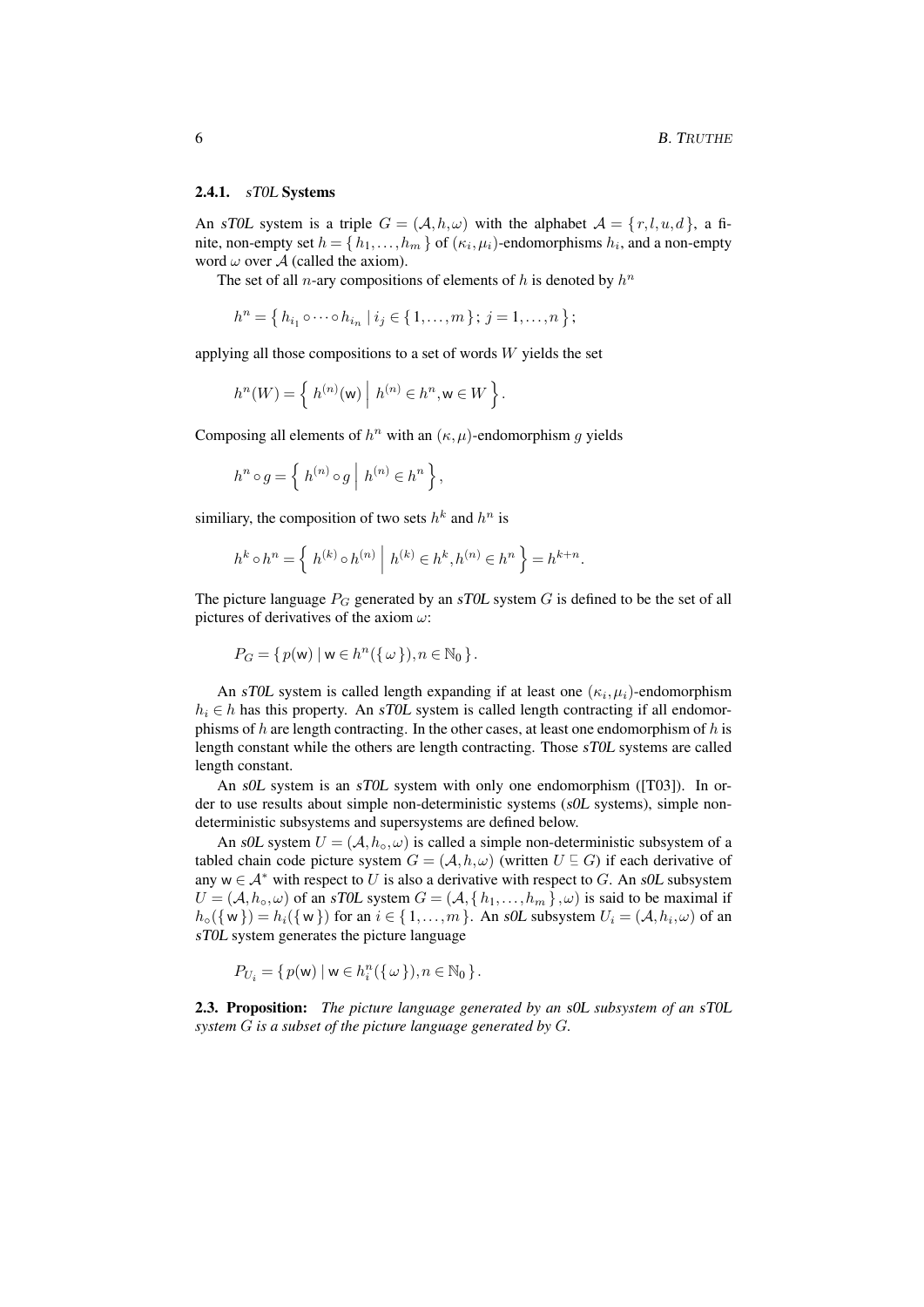An s0L system  $S = (A, h_0, \omega)$  is called a simple non-deterministic supersystem (shortly s0L supersystem) of a tabled chain code picture system G (written  $S \equiv G$ ) if each derivative of a word  $w \in A^*$  with respect to G is also a derivative with respect to S. An s0L supersystem  $S = (A, h<sub>o</sub>, \omega)$  of an sT0L system  $G = (A, \{h_1, \ldots, h_m\}, \omega)$ is said to be minimal if

$$
h_{\circ}(\lbrace x \rbrace) = \bigcup_{i=1}^{m} h_{i}(\lbrace x \rbrace) \quad \text{for } x \in \mathcal{A}.
$$

The following lemma concerns the existence of s0L supersystems.

- **2.4. Lemma:** Let  $G = (A, \{h_1, \ldots, h_m\}, \omega)$  be an sTOL system.
	- *1. The system* G *has an* s0L *supersystem if and only if two natural numbers* κ*,* µ *exist* such that every  $h_i$  is also an  $(\kappa,\mu)$ -endomorphism.
	- *2. If* G *has an* s0L *supersystem, it has exactly one minimal* s0L *supersystem.*

This lemma yields the following proposition.

2.5. Proposition: *In the case that an* sT0L *system* G *has an* s0L *supersystem, the picture language*  $P_G$  *generated by* G *is a subset of the picture language*  $P_S$  *generated by the minimal* s0L *supersystem* S *of* G*.*

## 3. Finiteness of sT0L systems

In this section, conditions are derived for deciding whether an sTOL system generates a finite picture language or not. Let  $G = (A, h, \omega)$  be an sTOL system with a set  $h = \{h_1, \ldots, h_m\}$  of  $(\kappa_i, \mu_i)$ -endomorphisms  $h_i$ . The derivative of an letter  $x \in A$  by a *n*-ary composition  $h_{i_1} \circ \cdots \circ h_{i_n}$   $(h_{i_1}, \ldots, h_{i_j} \in h)$  maps the zero point  $\mathfrak o$  to the point  $\kappa_{i_1} \cdots \kappa_{i_n} \mathfrak{v}_x$ . This can be concluded from the first synchronization condition by induction over *n*. Furthermore, for a derivative  $x' \in h_i({x})$  by an endomorphism  $h_i \in h$ , one concludes  $x'(\mathfrak{o}) = \kappa_i \mathfrak{v}_x + c(\mathfrak{v}_x + \mathfrak{v}_{\bar{x}}) + d(\mathfrak{v}_{x\perp} + \mathfrak{v}_{\bar{x}\perp})$  for two natural numbers c, d. This means that  $x^{\perp}$  and  $\bar{x}^{\perp}$  have the same number of occurrences in the derivative  $x'$ , and the difference of the numbers of occurrences of x and  $\bar{x}$  is  $\kappa_i$ . These observations are summarized in the following proposition.

**3.1. Proposition:** Let  $x \in A$ . If  $x'$  is a derivative of  $x$  by an endomorphism  $h_i \in h$  and  $x^{(n)} \in (h_{i_1} \circ \cdots \circ h_{i_n})(\set{x})$  *is an n-th derivative of x, then* 

$$
1. \ \ x^{(n)}(\mathfrak{o}) = \kappa_{i_1} \cdots \kappa_{i_n} \mathfrak{v}_x,
$$

2. 
$$
|x'|_x = \kappa_i + |x'|_{\bar{x}}
$$
 and  $|x'|_{x^{\perp}} = |x'|_{\bar{x}^{\perp}}$ .

The first statement can be extended to words.

**3.2. Proposition:** Let  $w \in A^*$ . If  $w^{(n)} \in (h_{i_1} \circ \cdots \circ h_{i_n})(\{w\})$  is an n-th derivative *of* w, then  $w^{(n)}(\mathfrak{o}) = \kappa_{i_1} \cdots \kappa_{i_n} w(\mathfrak{o})$ .

The considered chain code picture systems are separated by their 'length behaviour'.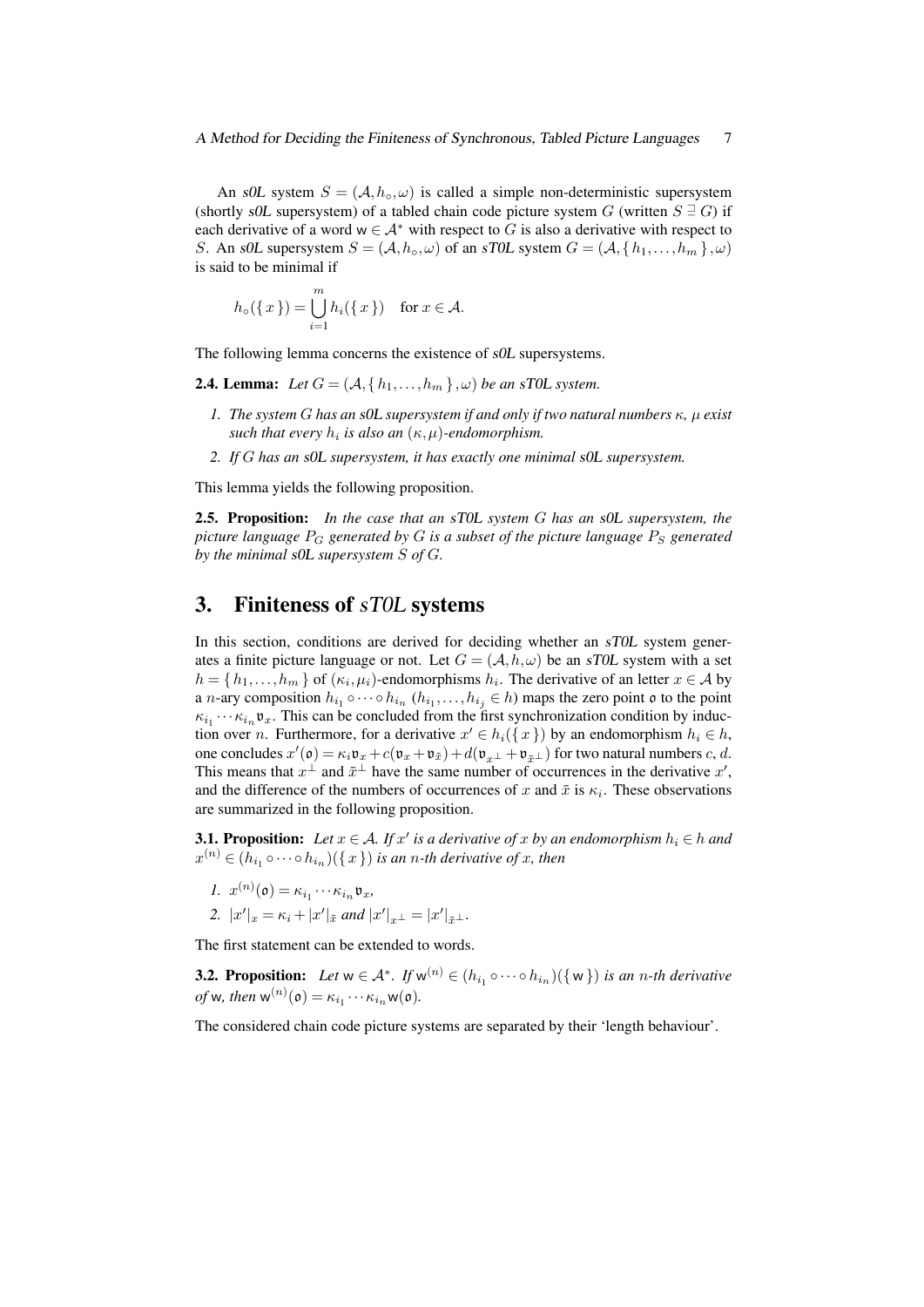## 3.1. Length Contracting Systems

Let  $G = (A, h, \omega)$  be a length contracting sTOL system with a finite and non-empty set  $h = \{h_1, \ldots, h_m\}$  of  $(0, \mu_i)$ -endomorphisms  $h_i$ . Let  $\mu$  be the maximum of all  $\mu_i$ . According to Proposition 2.2, every  $h_i$  is also a  $(0, \mu)$ -endomorphism.

The minimal s0L supersystem  $S = (A, h_0, \omega)$  of G is a length contracting s0L system and its endomorphism  $h_0$  is also a  $(0, \mu)$ -endomorphism. According to [T03], the picture language  $P_S$  contains  $(\mu + 1)^4 + 1$  elements at most. Following Lemma 2.4, also  $P_G$  has  $(\mu + 1)^4 + 1$  elements at most.

**3.3. Theorem:** *Every length contracting* sTOL system  $G = (A, \{h_1, \ldots, h_m\}, \omega)$  *with*  $(0,\mu)$ -endomorphisms  $h_i$   $(i = 1,...,m)$  generates a finite picture language  $P_G$  with  $(\mu+1)^4 + 1$  elements at most:  $|P_G| \leq (\mu+1)^4 + 1 < \infty$ .

## 3.2. Length Expanding Systems

Let  $G = (A, h, \omega)$  be a length expanding sTOL system with  $h = \{h_1, \ldots, h_m\}$ . Then, an endomorphism  $h_i$  and the *sOL* subsystem  $U = (A, h_i, \omega)$  are length expanding. The picture language of any length expanding s0L system is infinite ([T03]). Since the picture language generated by  $U$  is a subset of the picture language generated by  $G$ (Prop. 2.3), also the picture language of  $G$  is infinite.

3.4. Theorem: *A length expanding* sT0L *system generates an infinite picture language.*

#### 3.3. Length Constant Systems

Length constant s0L systems and length constant sDT0L systems can generate finite and infinite picture languages ([T03, T04]). They are special length constant sT0L systems. Hence, also length constant sT0L systems can generate finite and infinite picture languages.

In this section, a finiteness criterion for sT0L systems is given and proved. It is shown how one can decide whether an sT0L system generates a finite picture language or not.

Let  $g = \{g_1, \ldots, g_k\}$  be a finite and non-empty set of  $(0, \mu)$ -endomorphisms and  $f = \{f_1, \ldots, f_m\}$  be a finite, non-empty set of  $(1, \mu)$ -endomorphisms. The union of both sets is denoted by  $h = q \cup f$ . Furthermore, let  $G = (\mathcal{A}, h, \omega)$  be an sTOL system. The investigations on deterministic, simple non-deterministic and deterministic tabled systems ([T02], [T03], [T04]) suggest the following supposition: The picture language  $P_G$  generated by G is finite if and only if, for every letter  $x \in [h^2(\{\omega\})]$  occurring in a second derivative of  $\omega$ , all derivatives of x by the length constant endomorphisms of f up to the third derivation produce no other x-edge than  $(0, x)$ :

$$
|P_G| < \infty \Longleftrightarrow \forall x \in [h^2(\{\omega\})]: \ \|x\| = \|x f(\{x\}) = \|x f^2(\{x\}) = \|x f^3(\{x\}).
$$

Suppose, a letter  $x \in [h^2(\{\omega\})]$  occurs in a second derivative of  $\omega$  and  $l \in \{1,2,3\}$ is a derivation step such that an  $l$ -th derivative of  $x$  by length constant endomorphisms produces a new x-edge. Then, the edge  $(\mathfrak{o},x)$  yields an edge  $(\mathfrak{q},x)$  with  $\mathfrak{q} \neq \mathfrak{o}$  after l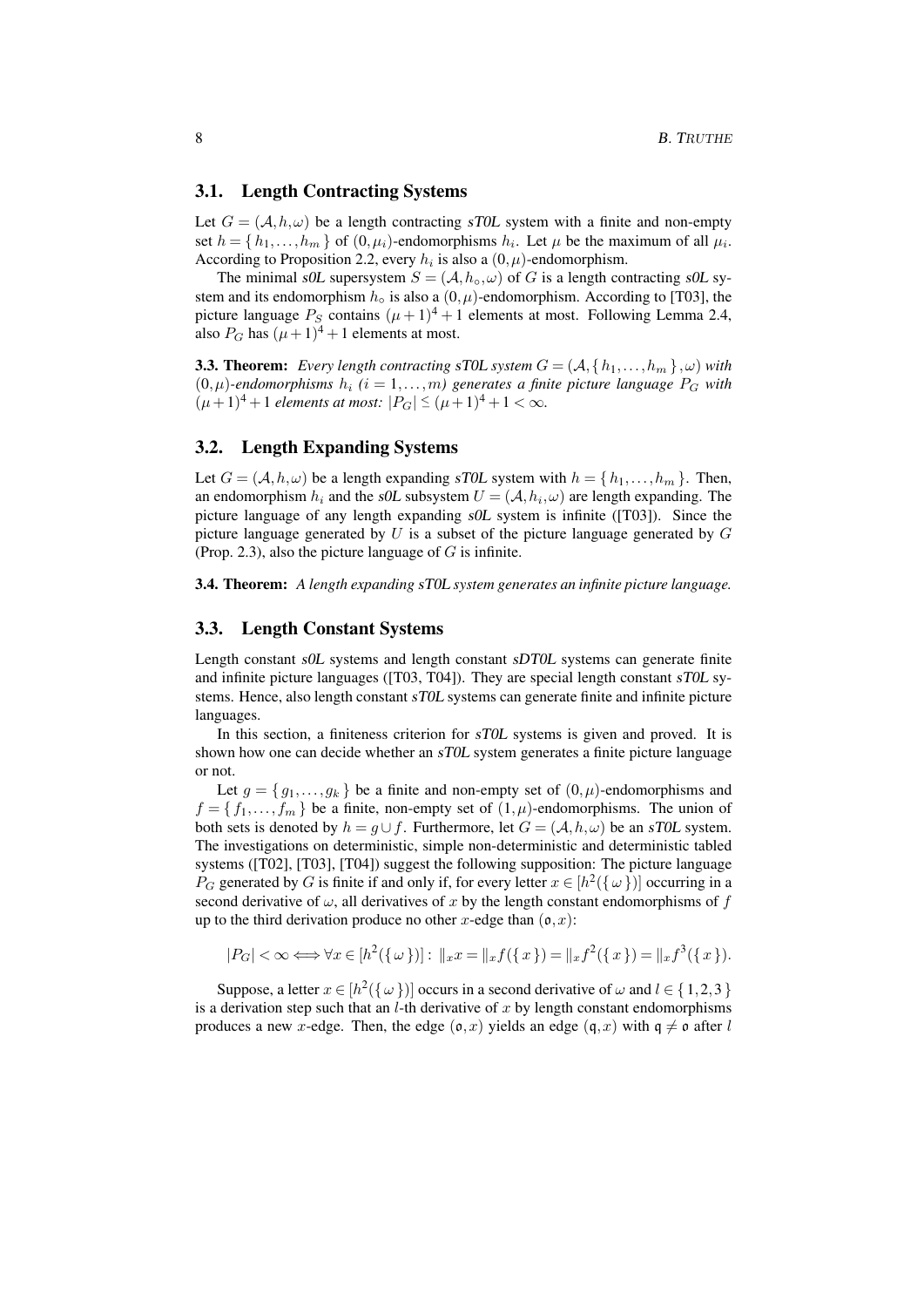derivation steps, and also  $(\mathfrak{o},x)$  yields the edge  $(nq,x)$  after nl derivation steps. Hence, infinitely many  $x$ -edges are generated. Since any picture has only finitely many edges, the picture language generated is infinite. By contraposition one part of the equivalence supposed above is proved.

**3.5. Lemma:** If the picture language  $P_G$  generated by G is finite, for every let*ter*  $x \in [h^2(\{\omega\})]$  *occurring in a second derivative of*  $\omega$ *, all derivatives of*  $x$  *by the length constant endomorphisms of* f *up to the third derivation produce no other* x*-edge than*  $(0, x)$ *:* 

$$
|P_G| < \infty \Longrightarrow \forall x \in [h^2(\{\omega\})]: \ \|_x x = \|_x f(\{x\}) = \|_x f^2(\{x\}) = \|_x f^3(\{x\}).
$$

Now suppose  $||_{x}x = ||_{x}f(\{x\}) = ||_{x}f^{2}(\{x\}) = ||_{x}f^{3}(\{x\})$  for all letters x in a second derivative of the axiom. By case distinction about the letters produced in one derivation step, one can show the following lemma.

3.6. Lemma: *Any letter produced by* G *also occurs in a second derivative:*

 $[h^{n}(\{\omega\})] \subseteq [h^{2}(\{\omega\})].$ 

Thus, we have  $||_xx = ||_x f({x}) = ||_x f^2({x}) = ||_x f^3({x})$  for all letters x occurring in an arbitrary derivative and not only in a second derivative.

Further can be shown, how the edge set of the derivatives of a word w by the length constant endomorphisms is composed of the edge sets of the derivatives of the letters of earlier derivatives of w.

**3.7. Proposition:** The edge set  $||f^n(\{w\})$  of the *n*-th derivatives of a word  $w \in A^*$  by *the length constant endomorphisms is*

$$
||f^{n}(\{w\}) = \bigcup_{(\mathfrak{q},x)\in ||f^{n-i}(\{w\})} ||^{\mathfrak{q}} f^{i}(\{x\}) \text{ for } i = 1,\ldots,n.
$$

The edge set  $K_n$  belonging to the *n*-th derivation step is obtained from the edge set  $K_j$  of a lower step  $j < n$  by replacing every edge of  $K_j$  by all its  $(n-j)$ -th derivatives.

Let  $w \in A^*$  be a word with only those letters occurring in a second derivative of the axiom and  $M_i(w)$  be the set of edges that can be edges of an i-th derivative of w by the length constant endomorphisms. If  $w = w_1 \cdots w_l$ , then

$$
M_i(\mathbf{w}) = M_i(w_1) \cup M_i^{\overrightarrow{w_1}(\mathfrak{o})}(w_2) \cup \cdots \cup M_i^{\overrightarrow{w_{l-1}}(\mathfrak{o})}(w_l),
$$

where  $M_i^{\mathfrak{a}}(x)$  is obtained from  $M_i(x)$  by translating the edges by  $\mathfrak{a}$ . For  $i = 0$  and a letter x, one has  $M_i(x) = M_0(x) = ||x| \{ (\mathfrak{o},x) \}$ . The second synchronization condition for a derivative x' of x by a  $(1, \mu)$ -endomorphism of f yields, for the vertex set  $\odot x',$ 

$$
\odot x' \subseteq \left\{\, \alpha \mathfrak{v}_{x^{\perp}}, \alpha \mathfrak{v}_{x^{\perp}} + \mathfrak{v}_{x} \mid \alpha \in \mathbb{Z} \text{ and } - \mu \leqq \alpha \leqq \mu \,\right\}.
$$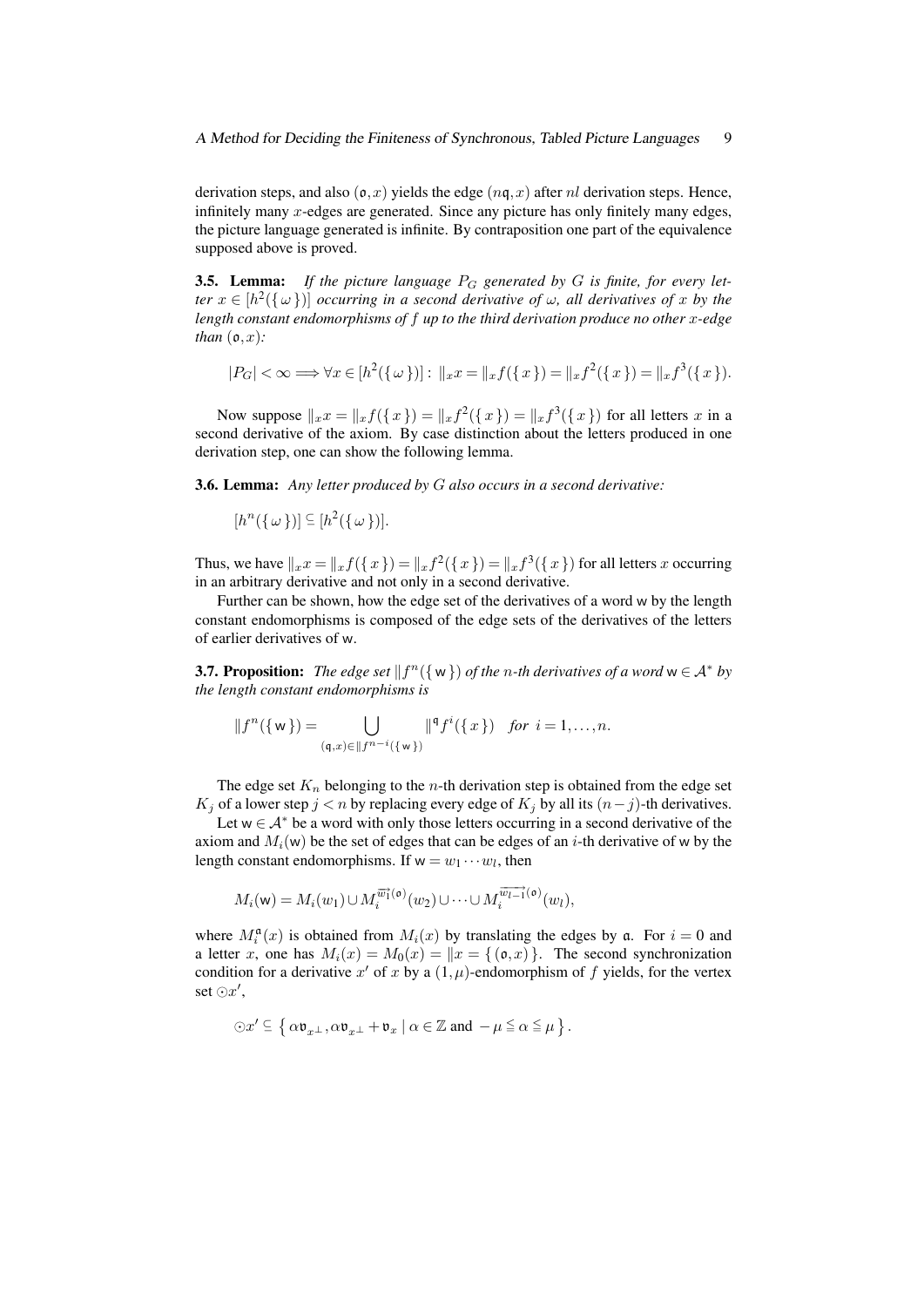Since x does not produce another x-edge,  $M_1(x)$  is

$$
M_1(x) = \begin{cases} (\alpha \mathfrak{v}_{x+}, x^{\perp}), (\alpha \mathfrak{v}_{x+} + \mathfrak{v}_x, x^{\perp}), \\ (\alpha \mathfrak{v}_{\bar{x}+}, \bar{x}^{\perp}), (\alpha \mathfrak{v}_{\bar{x}+} + \mathfrak{v}_x, \bar{x}^{\perp}) \end{cases} \alpha \in \mathbb{Z} \text{ and } -\mu \le \alpha \le \mu - 1 \end{cases}
$$
  
\n
$$
\cup \left\{ (\alpha \mathfrak{v}_{x+} + \mathfrak{v}_x, \bar{x}) \mid \alpha \in \mathbb{Z} \text{ and } -\mu \le \alpha \le \mu \right\} \cup \left\{ (\mathfrak{v}, x) \right\}.
$$
  
\n
$$
(-\mu, 1) \qquad (0, 1) \qquad (\mu, 1)
$$
  
\nThe figure shows the edges of  $M_1(u)$ :  
\n
$$
(-\mu, 0) \qquad 0 \qquad (\mu, 0)
$$

The edges of  $M_1(x)$  do not produce another x-edge when derived. Similarly, no new  $\bar{x}$ -edge is produced, because new  $\bar{x}$ - and  $x$ -edges arise pairwise. Thus, only new  $x^{\perp}$ - or  $\bar{x}^{\perp}$ -edges occur. They are derived from  $\bar{x}$ -edges of  $M_1(x)$ . Hence, the set  $M_2(x)$  is

$$
M_2(x) = \begin{cases} (\alpha \mathfrak{v}_{x^{\perp}}, x^{\perp}), (\alpha \mathfrak{v}_{x^{\perp}} + \mathfrak{v}_x, x^{\perp}), \\ (\alpha \mathfrak{v}_{\bar{x}^{\perp}}, \bar{x}^{\perp}), (\alpha \mathfrak{v}_{\bar{x}^{\perp}} + \mathfrak{v}_x, \bar{x}^{\perp}) \end{cases} \alpha \in \mathbb{Z} \text{ and } -2\mu \le \alpha \le 2\mu - 1 \begin{cases} (\alpha \mathfrak{v}_{x^{\perp}} + \mathfrak{v}_x, \bar{x}) \mid \alpha \in \mathbb{Z} \text{ and } -\mu \le \alpha \le \mu \end{cases} \cup \{ (\mathfrak{v}, x) \}.
$$

The following figure shows the edges of  $M_2(u)$ :

$$
(-2\mu,1) \qquad (-\mu,1) \qquad (0,1) \qquad (\mu,1) \qquad (2\mu,1)
$$
  
\n
$$
(-2\mu,0) \qquad (-\mu,0) \qquad 0 \qquad (\mu,0) \qquad (2\mu,0)
$$

If there is an edge in  $M_3(x)$  but not in  $M_2(x)$ , this edge is produced by an edge of  $M_2(x)$  that is not in  $M_1(x)$ . Since the  $x^{\perp}$ - and  $\bar{x}^{\perp}$ -edges occurring in  $M_2(x)$  for the first time are obtained from  $\bar{x}$ -edges by deriving once and from the x-edge by deriving twice, they do not yield new  $\bar{x}$ - nor new x-edges. Hence, they do not produce new  $x^{\perp}$ or  $\bar{x}^{\perp}$ -edges either. So,  $M_3(x)$  is equal to  $M_2(x)$ . Since there is no edge in  $M_3(x)$  that is not in  $M_2(x)$ , no new edges arise later: For any derivation step  $n \geq 2$ , the sets  $M_n(x)$ and  $M_2(x)$  coincide. Since  $M_0(x)$  and  $M_1(x)$  are included in  $M_2(x)$ , one obtains the following inclusion for all derivation steps  $n \in \mathbb{N}_0$ :

$$
M_n(x) \subseteq M_2(x).
$$

Every set  $M_n(x)$  consists of the edges that can be edges in an *n*-th derivative of x. Hence,

$$
||f^n(\lbrace x \rbrace) \subseteq M_n(x),
$$

and together with the previous inclusion,

 $\Vert f^{n}(\lbrace x \rbrace) \subseteq M_{2}(x).$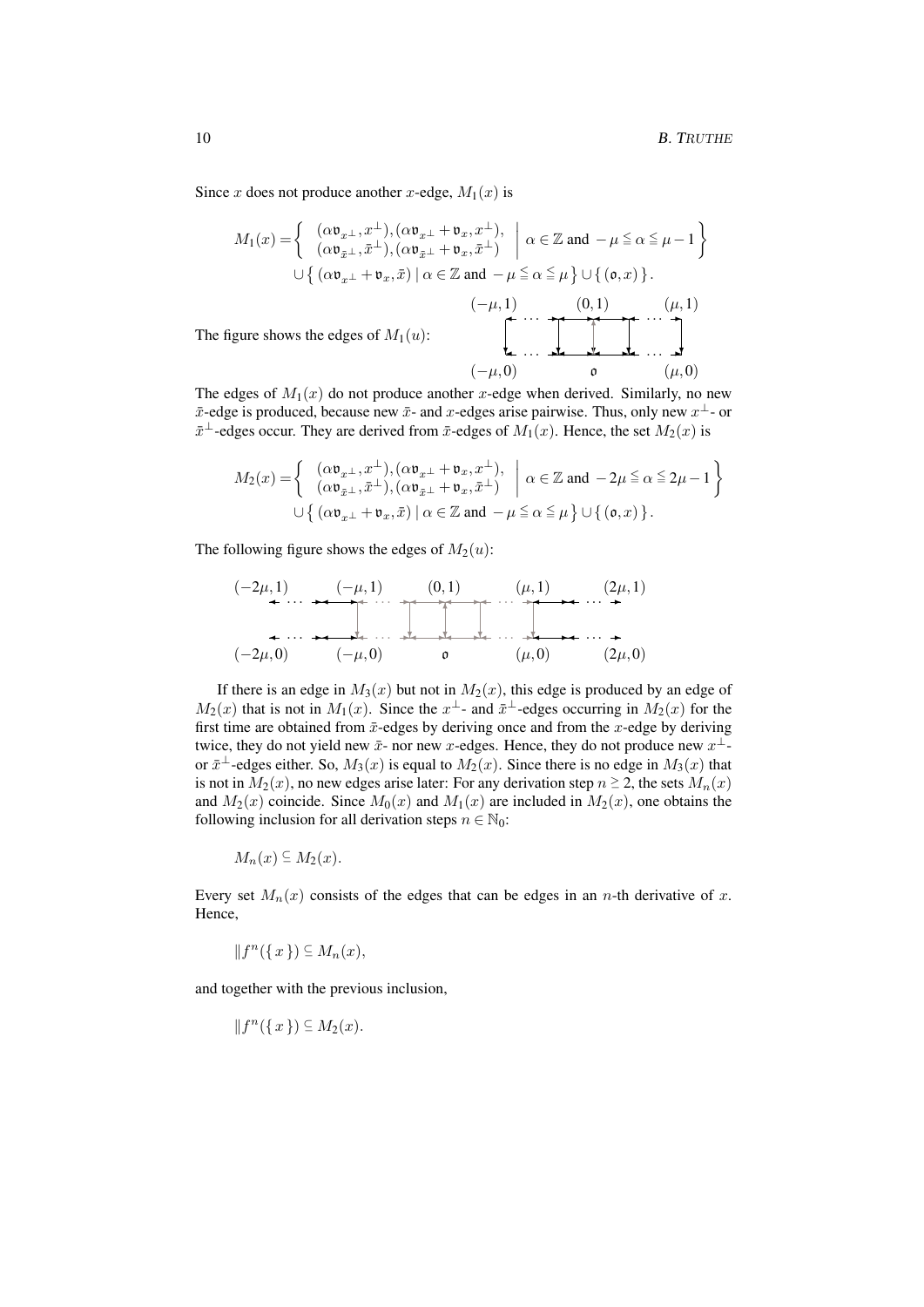In general, one has, for a word  $w \in A^l$  consisting of letters only that occur in a second derivative of  $\omega$ , and for a derivation step  $n \in \mathbb{N}_0$ 

$$
||f^{n}(\{w\}) = ||f^{n}(\{w_{1}\}) \cup ||^{\overrightarrow{w_{1}}(\mathfrak{o})} f^{n}(\{w_{2}\}) \cup \cdots \cup ||^{\overrightarrow{w_{l-1}}(\mathfrak{o})} f^{n}(\{w_{l}\})
$$
  
\n
$$
\subseteq M_{2}(w_{1}) \cup M_{2}^{\overrightarrow{w_{l}}(\mathfrak{o})}(w_{2}) \cup \cdots \cup M_{2}^{\overrightarrow{w_{l-1}}(\mathfrak{o})}(w_{l})
$$
  
\n
$$
= M_{2}(w).
$$

Since the set  $M_2(w)$  is finite for every word w, there are only finitely many subsets. For any word w, only finitely many sets  $|| f^n({w})$  with  $n \in N_0$  are different:

$$
\forall w: \left| \{ \left| \left| f^{n}(\{ w \}) \right| n \in \mathbb{N}_{0} \} \right| < \infty.
$$

In the sequel, three sets of edge sets are considered. They are called edge systems and are denoted by  $K_f$ ,  $K_\gamma$  and  $K_g$ . Let  $K_f$  be defined as the set of those edge sets that belong to derivatives of a derivation step obtained by length constant endomorphisms only:

$$
K_f = \{ ||f^n(\{\omega\}) \mid n \in \mathbb{N}_0 \}.
$$

Let  $K_{\gamma}$  be defined as the set of those edge sets that belong to derivatives of a derivation step where the endomorphism applied at last is length contracting:

$$
K_{\gamma} = \{ ||(h^m \circ g)(\{\omega\})|| m \in \mathbb{N}_0 \}.
$$

The edge sets that belong to derivatives of a derivation step, where at least one endomorphism applied is a length contracting one, are gathered in the edge system  $K_q$ :

$$
K_g = \{ || (h^m \circ g \circ f^n)(\{\omega\}) || n,m \in \mathbb{N}_0 \}.
$$

The edge system  $K_f$  is a set of subsets of  $M_2(\omega)$ . Since  $M_2(\omega)$  is finite, also  $K_f$  is finite. According to Lemma 3.6, every edge set  $\|(h^m \circ g)(\{\omega\})$  of  $K_\gamma$  can be written as

$$
\|(h^m \circ g)(\{\omega\}) = \bigcup_{i=1}^k \left( \bigcup_{x \in [h^m(\{\omega\})]} \|g_i(\{x\}) \right) = \bigcup_{x \in [h^2(\{\omega\})]} \|g(\{x\}).
$$
  
Hence, all edges lie on the following cross:

Since, it has only finitely many 'subcrosses', the edge system  $K_{\gamma}$  is finite. Every edge set  $\Vert (h^m \circ g \circ f^n)(\{\omega\})$  of  $K_g$  satisfies

$$
||(hm \circ g \circ fn)(\{w\}) = \bigcup_{\|v \in K_{\gamma}} ||fn(\{v\}) \subseteq \bigcup_{\|v \in K_{\gamma}} M_2(v).
$$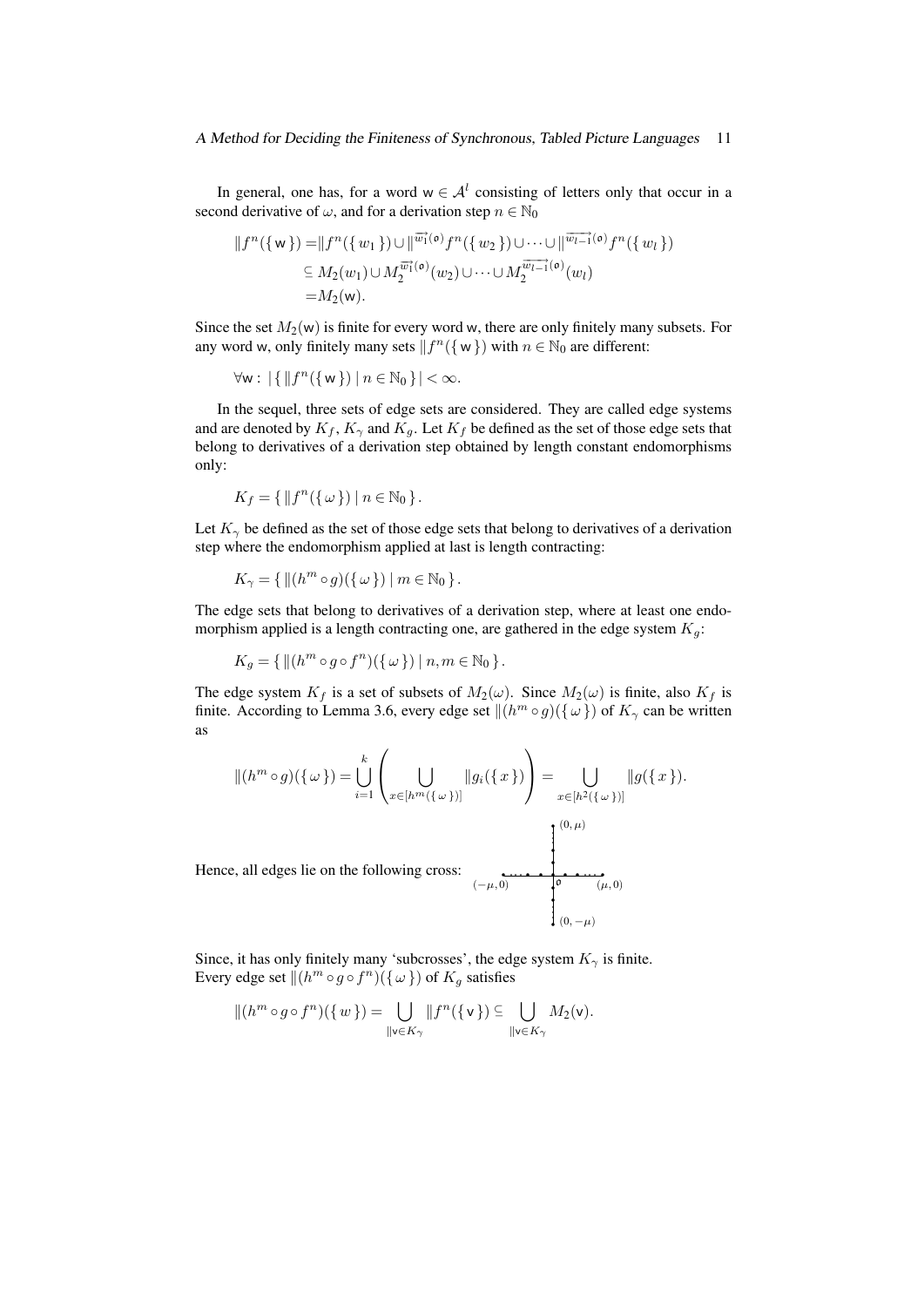Since  $M_2(v)$  is finite for any word v with an edge set belonging to  $K_\gamma$  and  $K_\gamma$  itself is finite, the union

$$
U = \bigcup_{\|\mathsf{v}\in K_{\gamma}} M_2(\mathsf{v})
$$

is also finite. Every element of  $K_q$  is a subset of U. Since the set U is finite, it has only finitely many subsets; hence,  $K_q$  has only finitely many elements.

For every derivation step  $n \in \mathbb{N}_0$ , one has

$$
||f^n(\{\omega\}) = \bigcup_{\mathbf{w} \in f^n(\{\omega\})} ||\mathbf{w}
$$

and  $f^n(\{\omega\})$  is finite. So, the finiteness of  $K_f$  implies the finiteness of the set

$$
K_f' = \{ ||\mathbf{w} \,|\, \mathbf{w} \in f^n(\{\omega\}), n \in \mathbb{N}_0 \}.
$$

Similarly, for  $m, n \in \mathbb{N}_0$ ,

$$
||(hm \circ g \circ fn)(\{\omega\}) = \bigcup_{\mathsf{w}\in (hm \circ g \circ fn)(\{\omega\})} ||\mathsf{w}
$$

and  $(h^m \circ g \circ f^n)(\{\omega\})$  is finite. The finiteness of  $K_g$  implies the finiteness of the set

$$
K'_g=\{\,\|{\sf w}\:|\:{\sf w}\in (h^m\circ g\circ f^n)(\{\,\omega\,\}), m,n\in\mathbb{N}_0\,\}\,.
$$

The set  $K_G$  of all edge sets of words generated by G is the union of  $K_f'$  and  $K_g'$ :

$$
K_G = \{ ||\mathbf{w} \,|\, \mathbf{w} \in h^n(\{\,\omega\,\}), n \in \mathbb{N}_0 \}
$$

$$
= K'_f \cup K'_g.
$$

Thus,  $K_G$  is finite. Hence, also the picture language  $P_G$  is finite. So, the following lemma is proved.

**3.8. Lemma:** If, for every letter  $x \in [h^2(\{\omega\})]$  occurring in a second derivative of  $\omega$ , *the derivatives of* x *of the first three derivation steps by the length constant endmorphisms of* f *produce no other* x-edge than  $(o, x)$ *, the picture language*  $P_G$  *generated by* G *is finite:*

$$
\forall x \in [h^{2}(\{\omega\})]: \|_{x}x = \|_{x}f(\{x\}) = \|_{x}f^{2}(\{x\}) = \|_{x}f^{3}(\{x\}) \Longrightarrow |P_{G}| < \infty.
$$

This lemma is the second part of the equivalence supposed above. Thus, together with Lemma 3.5, the supposition is confirmed. The following theorem summarizes this result.

3.9. Theorem: *The picture language* P<sup>G</sup> *generated by* G *is finite if and only if, for every letter* x *occurring in a second derivative of* ω*, the derivatives of* x *of the first three derivation steps by the length constant endmorphisms of* f *do not produce an* x*-edge different from* (o,x)*:*

$$
|P_G| < \infty \Longleftrightarrow \forall x \in [h^2(\{\omega\})]: \ \|x\| = \|x\| \{(x\}) = \|x\| \{(x\}) = \|x\| \{(x\}).
$$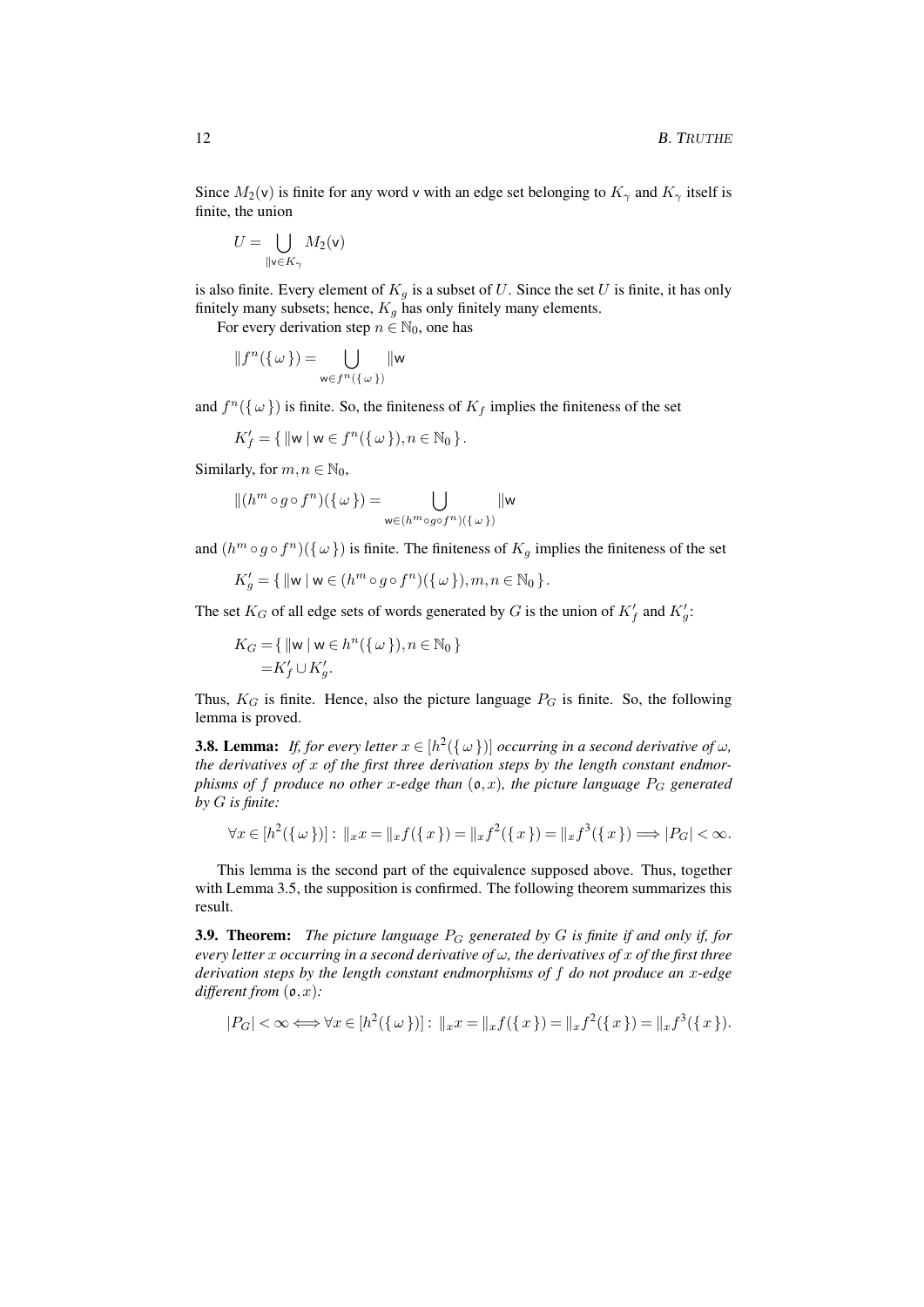With this condition, one can decide whether a length constant sT0L system generates a finite picture language or not.

3.10. Theorem: *It is decidable in linear time whether an* sT0L *system generates a finite picture language or not.*

Proof: The Theorems 3.3, 3.4 and 3.9 yield the decidability.

The decision is even possible in linear time. This can be seen as follows: For length contracting and length expanding systems, the finiteness is decided in constant time. For length constant systems, the condition given in Theorem 3.9 has to be examined.

For any letter  $x \in [h^2(\{\omega\})]$  (four at most), it is examined whether a derivative  $x'$  of  $x$ by the length constant endomorphisms produces an  $x$ -edge not starting at  $o$ . If so, then  $||_{x}x \neq ||_{x}f(\{x\}).$ 

If the equality  $\|_{x}x=\|_{x}f(\{x\})$  holds then it is examined whether there is a letter  $x \in [h^2(\{\omega\})]$  for which another letter y exists with  $y \in [f(\{x\})]$  and  $x \in [f(\{y\})]$ such that  $x$  yields different  $y$ -edges or  $y$  yields different  $x$ -edges or all derived  $y$ -edges start at the same point and the resulting  $x$ -edge does not start at  $o$ . If so, then  $||_{x}x \neq ||_{x}f^{2}(\lbrace x \rbrace).$ 

If also the second equality  $||_{x}x = ||_{x}f^{2}(\{x\})$  holds then it is examined whether a letter  $x \in [h^2(\{\omega\})]$  exists, for which two other letters y and z exist with  $y \in [f(\{x\})],$  $z \in [f({y})]$  and  $x \in [f({z})]$  such that x yields different y-edges or y yields different  $z$ -edges or  $z$  yields different  $x$ -edges or all derived  $y$ -edges start at the same point and the resulting  $z$ -edge yields an  $x$ -edge not starting at  $o$ . If so, then  $||_{x}x \neq ||_{x}f^{3}(\lbrace x \rbrace).$ 

In all other cases, the equalities  $\| _{x}x=\| _{x}f(\{x\})=\| _{x}f^{2}(\{x\})=\| _{x}f^{3}(\{x\})$  hold.

Hence, for each occurring derivative, the edges produced are examined constantly often. If so, then  $||xx \neq ||x f^3(\{x\})||$ .<br>In all other cases, the equalities  $||xx||=||xf(\{x\})||=||xf^2(\{x\})||=||xf^3(\{x\})|$  hold.<br>Hence, for each occurring derivative, the edges produced are examined constantly often.<br>Thus, the time needed f

# 4. Conclusion

In the present paper, synchronous, tabled, context-free chain code picture systems based on Lindenmayer systems (sT0L systems) are studied with respect to the finiteness of the picture languages generated. It is shown that it is decidable in linear time whether an sT0L system generates a finite picture language or not.

The systems considered are divided up in length contracting, constant and expanding systems. Length contracting systems generate finite picture languages. Length expanding systems generate infinite picture languages. Among the length constant systems are those with finite picture languages and those with infinite ones. The paper gives a condition that allows to decide after the third derivation step whether a sT0L system generates a finite picture language or an infinite one.